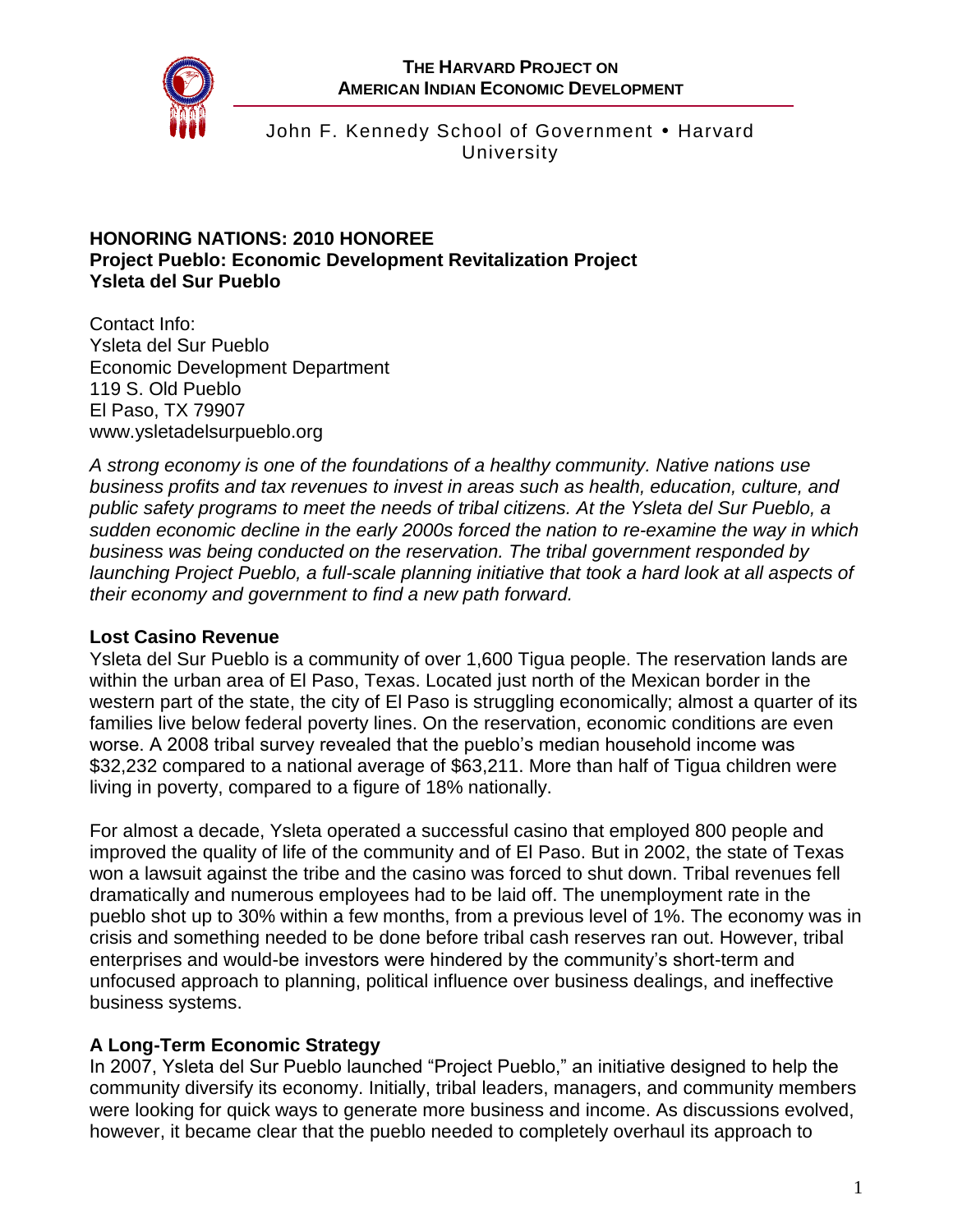economic development. The tribal government held numerous sessions with outside experts to learn what was working elsewhere in Indian Country, and to get technical help on components of the plan. Frequent community meetings guided the process and emphasized a strong desire to support and preserve Tigua traditions and culture.

A major milestone was the creation of Tigua's Comprehensive Economic Development Strategy. The strategy consists of a detailed socio-economic portrait of the pueblo and an enunciation of the goals that guide the community's economic development efforts. These goals include items such as strengthening Ysleta's institutions and legal framework, improving relations with other jurisdictions, and using data to drive policy. Crucially, Project Pueblo also incorporates a strong evaluation component so that the community will be able to measure and build upon its successes.

In line with its vision as laid out in the economic strategy, the Ysleta del Sur Pueblo has begun to make significant changes to the way things work on the reservation. One initiative was the development of a Tribal Tax Code, which implements a sales tax, provides the infrastructure to issue licenses, collect taxes, and conduct audits. Under this new Tax Code, the pueblo's tax revenue rose over 500%, mostly from non-tribal retail purchases.

To regulate tribal enterprises, Ysleta passed a Tribal Corporation Code that includes provisions for independent governing boards. A new tribal development corporation, Tigua Inc., was the first entity chartered under the Code and has successfully restructured formerly money-losing tribal businesses. Other economic initiatives are currently in the planning stages, including the establishment of a tribal zoning and land use code and the formation of a Community Development Financial Institution.

### **A Tigua Plan for the Future**

Tigua's economic plan is carefully built on both community and outside input. The work of the pueblo was informed by an impressive number of organizations, including the National Congress of American Indians, the Native Nations Institute at the University of Arizona, and a leading law firm specialized in Indian issues. Crucially, the insights of these professionals are balanced with the community's priorities. For example, the pueblo's economic strategy takes into account the need to work in a context with both an elected and traditional tribal council. The strategy also reflects the fact that the community defines prosperity not only in terms of economic well-being, but also in terms of preserving the Tigua traditions and way of life.

One of the most noteworthy outcomes of Project Pueblo is a clear separation between the pueblo's business interests and its politics. Before the institutional changes, the Tribal Council oversaw the community's business interests. Leaders candidly admit that it has been difficult to get into the habit of letting business decisions go through the proper channels, but the economic strategy gives them resolve. The concept of separation is now understood and accepted throughout the community, and has led to more certainty for business activities and a greater ability to recruit professional corporate staff.

From the beginning, the effects of Project Pueblo have been remarkable. Rather than continuing to react to outside events, the community strengthened its sovereignty by designing policy and rules to build up its own institutions. On-going outreach keeps residents involved and focuses on the future by teaching Tigua civics and nation building concepts to the Pueblo's youth. As a consequence, the citizens have new-found pride and confidence. Relations have improved with neighboring governments and with the state of Texas, and the business climate on the reservation has improved. Indeed, perhaps the most revealing